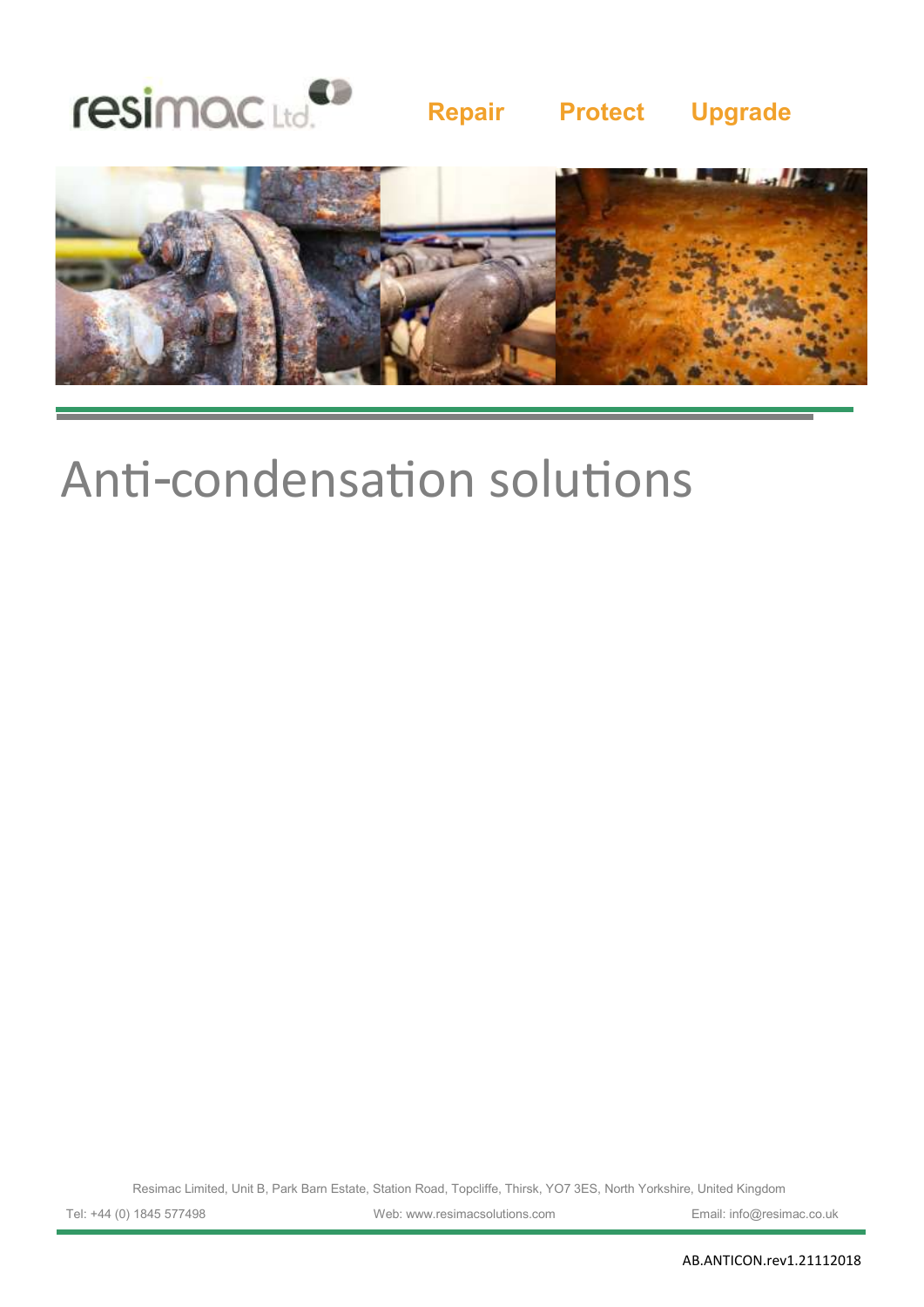## **Resichem 560 Thermal Barrier XF**

is a high build solvent-free low emissivity coating designed to reduce or eradicate the build up of condensation on metallic surfaces. The product is capable of being applied at wet film thicknesses up to 3mm in a single coat and can be applied to damp manually prepared surfaces

### **Solvent free epoxy High build capability in a single coat Apply to damp surfaces Cures at low temperatures Hand or spray apply**

The benefits this product offers to engineers and maintenance teams includes-

**Reduces or eradicates condensation build up on metallic surfaces Creates a seamless corrosion protection layer around pipes and equipment Cured coating is easy to inspect for engineers and maintenance teams Reduces shutdowns & extends the working life of assets & equipment Stops corrosion under insulation** 

**Key Markets for this material—**

**Oil & Gas**

**Power**

**Chemical**

**Petrochemical**

**Marine**

**Paper & Pulp**

**Water** 













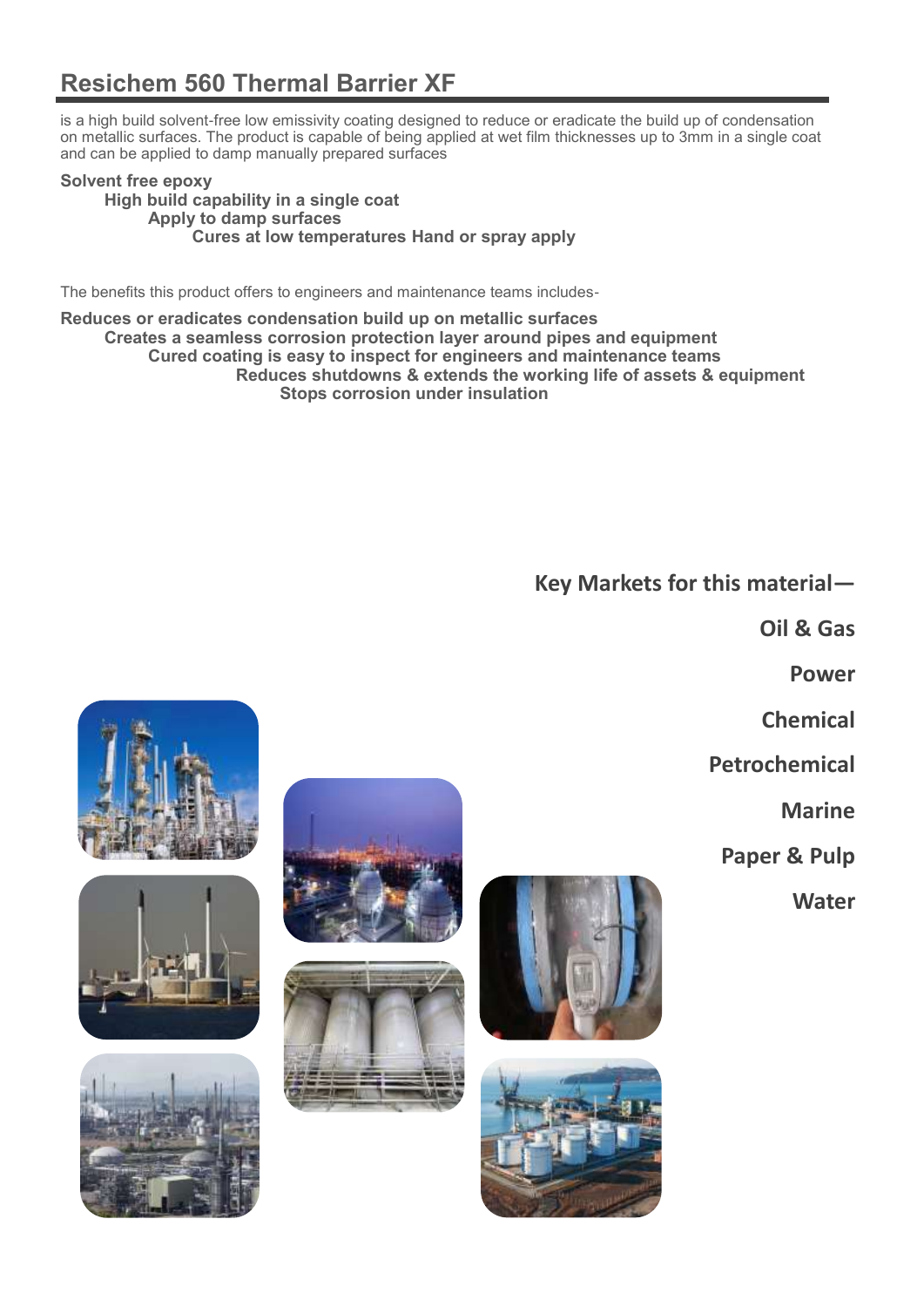## **Why condensation forms….**

Condensation is caused when cold surfaces are in contact with warm air. The cold temperature of the surface causes the moisture in the surrounding air to condense and create water droplets that sit on the cold surface, this is more commonly known as the dew point.

560 Thermal Barrier XF is designed to reduce this temperature differential and ensure the moisture laden air surrounding the cold surface does not condense and create water droplets.

The 3 key factors to take into consideration are-

Surface temperature Atmospheric temperature **Humidity** 

## **Testing of 560 Thermal Barrier XF….**

3 metal containers were filled with iced water. The temperature of the container surface was measured at 3-4°C. The atmospheric temperature was taken and measured at 28°C with 65% humidity. The dew point was calculated to be 20.4° C. Each container was coated with 560 Thermal Barrier XF at varying dry film thicknesses.



**Container A was coated with 3mm of 560 Thermal Barrier XF.**

**The surface temperature of the container increased to 9.1°C**



**Container B was coated with 5mm of 560 Thermal Barrier XF.**

**The surface temperature of the container increased to 15.9°C**



**Container C was coated with 7mm of 560 Thermal Barrier XF.**

**The surface temperature of the container increased to 21.0°C**

The conclusion to this testing was 7mm of 560 Thermal Barrier XF would stop the build up of condensation on a metallic surface at 4-5°C, at an ambient temperature of 28°C with humidity at 65% and a dew point of 20.4°C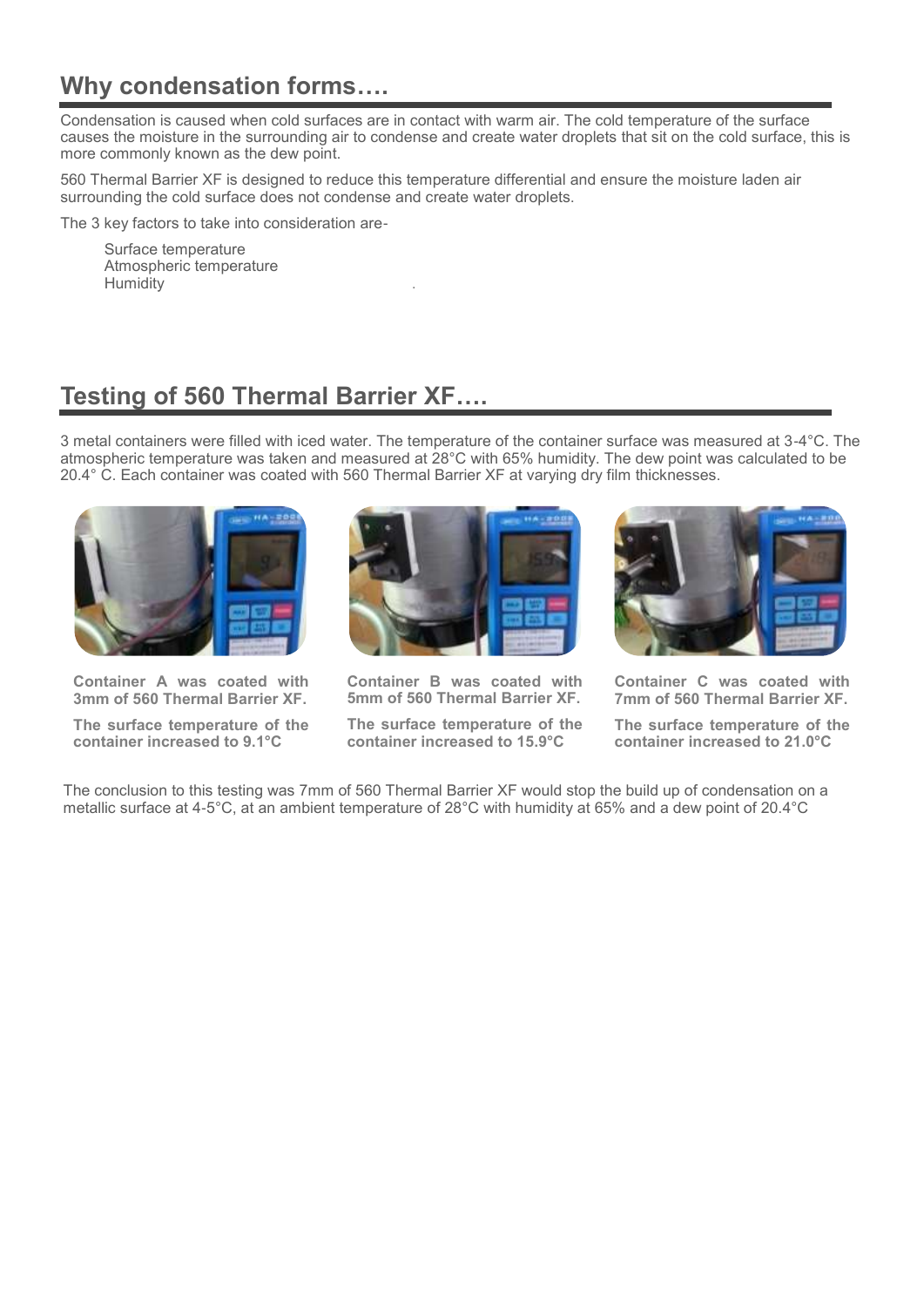## Dew point determination table... **Dew point determination table….**

| Š                 | 50%    | 55%  | 80%    | %59  | 70%         | 75%  | 80%  | %58        | %06        | %56         |
|-------------------|--------|------|--------|------|-------------|------|------|------------|------------|-------------|
| Temp <sup>c</sup> |        |      |        |      |             |      |      |            |            |             |
| 12.5              | 2.4    | 3.7  | 5.2    | E.1  | 7.2         | 8.2  | 9.2  | 10.1       | <b>60T</b> | 11.7        |
| 15.0              | 4.7    | 6.1  | 7.3    | 8.5  | 9.6         | 10.6 | 11.6 | 12.5       | 13.4       | 14.2        |
| 17.5              | $\sim$ | 8.4  | $-1.6$ | 10.9 | 12.0        | 13.0 | 14.0 | 15.0       | 15.8       | 16.7        |
| 20.0              | 9.3    | 10.7 | 12.0   | 13.2 | 14.4        | 15.4 | 16.4 | 17.4       | 18.3       | <b>19.2</b> |
| 22.5              | 11.6   | 13.0 | 14.4   | 15.6 | 16.8        | 17.8 | 18.9 | <b>661</b> | 20.8       | 21.7        |
| 25.0              | 13.9   | 15.4 | 16.7   | 18.0 | <b>19.1</b> | 20.3 | 21.3 | 22.3       | 23.2       | 24.1        |
| 27.5              | 16.2   | 17.7 | 19.1   | 20.4 | 21.6        | 22.7 | 23.8 | 24.8       | 25.7       | 26.6        |
| 30.0              | 18.5   | 20.0 | 21.4   | 22.8 | 24.0        | 25.1 | 26.2 | 27.2       | 28.2       | <b>29.1</b> |
| 32.5              | 20.8   | 22.4 | 23.8   | 25.1 | 26.4        | 27.5 | 28.6 | 29.7       | 30.7       | 31.6        |
| 35.0              | 23.1   | 24.7 | 26.1   | 27.5 | 28.8        | 29.9 | 31.1 | 32.1       | 33.1       | 34.1        |
| 37.5              | 25.4   | 27.0 | 28.5   | 29.9 | 31.1        | 32.4 | 33.5 | 34.6       | 35.6       | 36.6        |
| 40.0              | 27.7   | 29.3 | 30.8   | 32.2 | 33.5        | 34.8 | 35.9 | 37.0       | 138.1      | 39.1        |
| 42.5              | 30.0   | 31.6 | 33.2   | 34.6 | 35.9        | 37.2 | 38.3 | 39.5       | 40.5       | 41.5        |
| 45.0              | 32.3   | 33.9 | 35.5   | 36.9 | 38.3        | 39.6 | 40.8 | 41.9       | 43.0       | 44.0        |

# Coating thickness for 560 Thermal Barrier XF.... **Coating thickness for 560 Thermal Barrier XF….**

| Š                 | 50%             | 55%          | 80%          | %59          | 70%          | 75%          | 80%          | %58          | %06          | %56          |
|-------------------|-----------------|--------------|--------------|--------------|--------------|--------------|--------------|--------------|--------------|--------------|
| Temp <sup>c</sup> |                 |              |              |              |              |              |              |              |              |              |
| <b>12.5</b>       |                 |              |              | INNT         | JMML         | 2MM          | 2MM          | <b>SIVIN</b> | <b>SIVIN</b> | 3MM          |
| 15.0              |                 | INNT         | JNNL         | 2MM          | <b>SIVIN</b> | <b>SIVIN</b> | <b>SIVIN</b> | 3MMK         | 4MM          | 4MM          |
| 17.5              | INNI            | 2MM          | 2MMV         | 3MM          | 3MM          | 4MM          | 4MM          | <b>SMM</b>   | <b>SMM</b>   | <b>SMM</b>   |
| 20.0              | 2MM             | <b>SIVIN</b> | 3MMM         | 4MM          | 4MM          | <b>SMM</b>   | <b>SMM</b>   | <b>SMM</b>   | <b>GIVIN</b> | <b>GMM</b>   |
| 22.5              | <b>SMM</b>      | 4MM          | 4MM          | <b>SMM</b>   | <b>SMM</b>   | <b>GMM</b>   | <b>GMM</b>   | <b>GMM</b>   | <b>ZNNV</b>  | <b>ZMM</b>   |
| 25.0              | 4MM             | <b>SMM</b>   | <b>SMM</b>   | <b>GMM</b>   | <b>GMM</b>   | <b>ZMM</b>   | <b>ZMM</b>   | <b>ZMM</b>   | <b>SMM</b>   | <b>SMM</b>   |
| 27.5              | <b>SMM</b>      | <b>GMM</b>   | <b>GMM</b>   | <b>ZMM</b>   | <b>ZMM</b>   | <b>SMM</b>   | <b>SMM</b>   | <b>SIVIN</b> | <b>MMIG</b>  | <b>MMIG</b>  |
| 30.0              | <b>GMM</b>      | <b>GMM</b>   | <b>ZMM</b>   | <b>ZMM</b>   | <b>SMM</b>   | <b>NNING</b> | <b>NNING</b> | <b>NINIG</b> | NNOT         | <b>JONNN</b> |
| 32.5              | <b>ZNNN</b>     | <b>ZMM</b>   | <b>SIVIN</b> | <b>NINIG</b> | <b>NNIS</b>  | <b>NNING</b> | NNOT         | NNOT         | NNTT         | NINTT        |
| 35.0              | <b>SIVIN</b>    | <b>SIVIN</b> | <b>MMING</b> | <b>NN6</b>   | <b>JOMNN</b> | <b>JONNN</b> | <b>J1MM</b>  | <b>NNTT</b>  | <b>NNNT</b>  | <b>12MM</b>  |
| 37.5              | MM <sub>6</sub> | <b>NING</b>  | JOMN         | <b>IOMN</b>  | NNIT         | NNTT         | <b>IZMM</b>  | <b>J2MM</b>  | <b>I3MM</b>  | <b>I3MM</b>  |
| 40.0              | <b>IOMN</b>     | NNOT         | <b>J1MM</b>  | NNTT         | <b>J2MM</b>  | <b>J2MN</b>  | MMSL         | <b>NNST</b>  | J4MM         | 14MM         |
| 42.5              | NNOT            | <b>J1MMN</b> | <b>12MM</b>  | <b>J2MM</b>  | NNET         | <b>NNST</b>  | J4MM         | J4MM         | <b>JSMM</b>  | <b>J5MM</b>  |
| 45.0              | <b>JIMMI</b>    | <b>12MM</b>  | <b>I3MM</b>  | <b>J3MM</b>  | 14MM         | 14MM         | <b>JSMM</b>  | <b>JSMM</b>  | <b>16MM</b>  | <b>16MM</b>  |

The calculations above are based on a surface temperature of 4-5°C The calculations above are based on a surface temperature of 4-5°C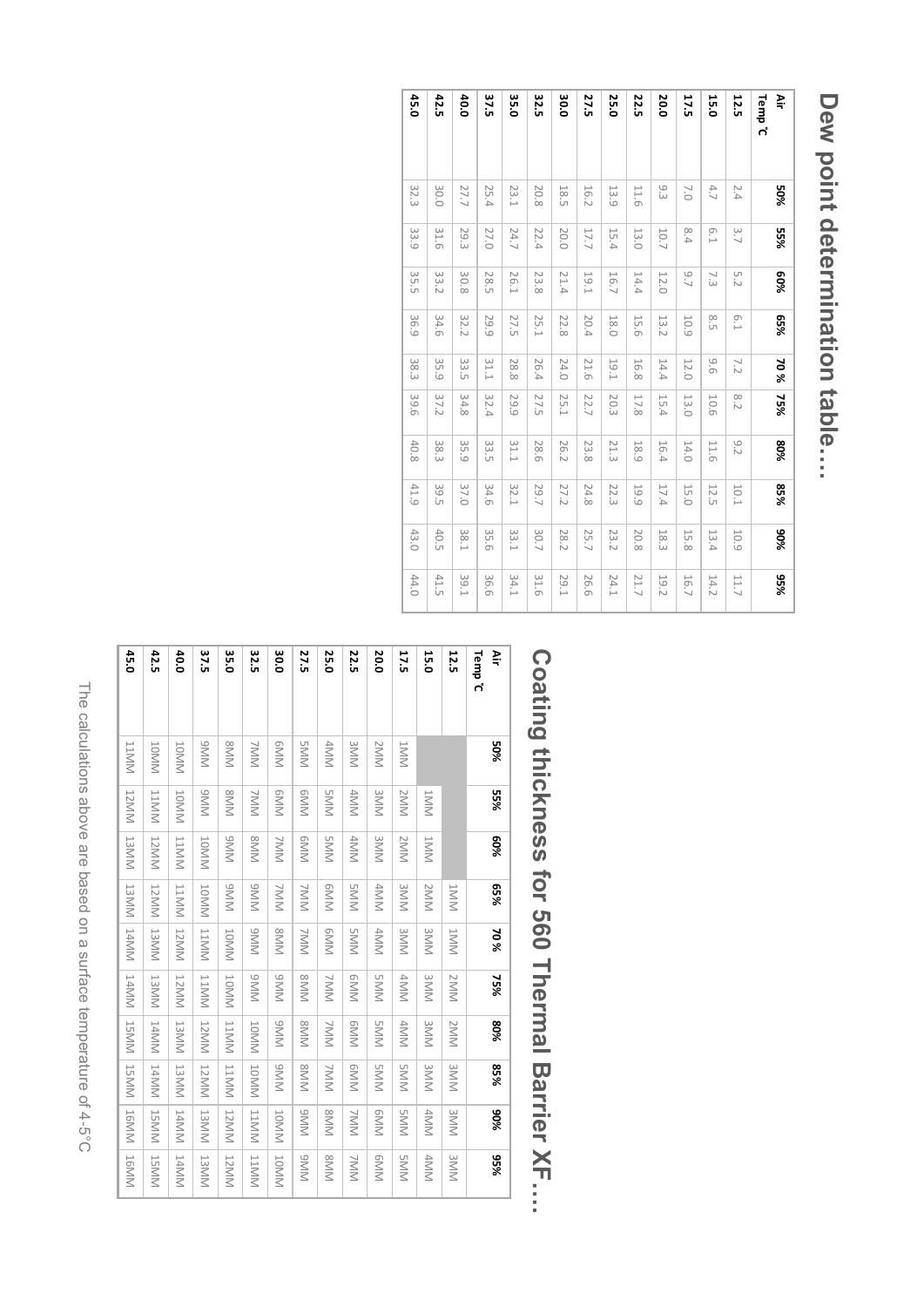## **Global Projects**



External tank surface prone to condensation and mould growth was abraded and coated with 4mm of 560 Thermal Barrier XF







Cold water line at a chemical plant operating at 2-4°C. The ambient temperature was measured at 32°C on average with humidity at 65- 85%. 560 Thermal Barrier XF was applied at 8mm around the pipework to eradicate condensation build up

Cold water lines at operating at 5°C. The ambient temperature was measured at 32°C on average with humidity at 85%. 560 Thermal Barrier XF was applied at 8mm around the pipework to eradicate condensation build up





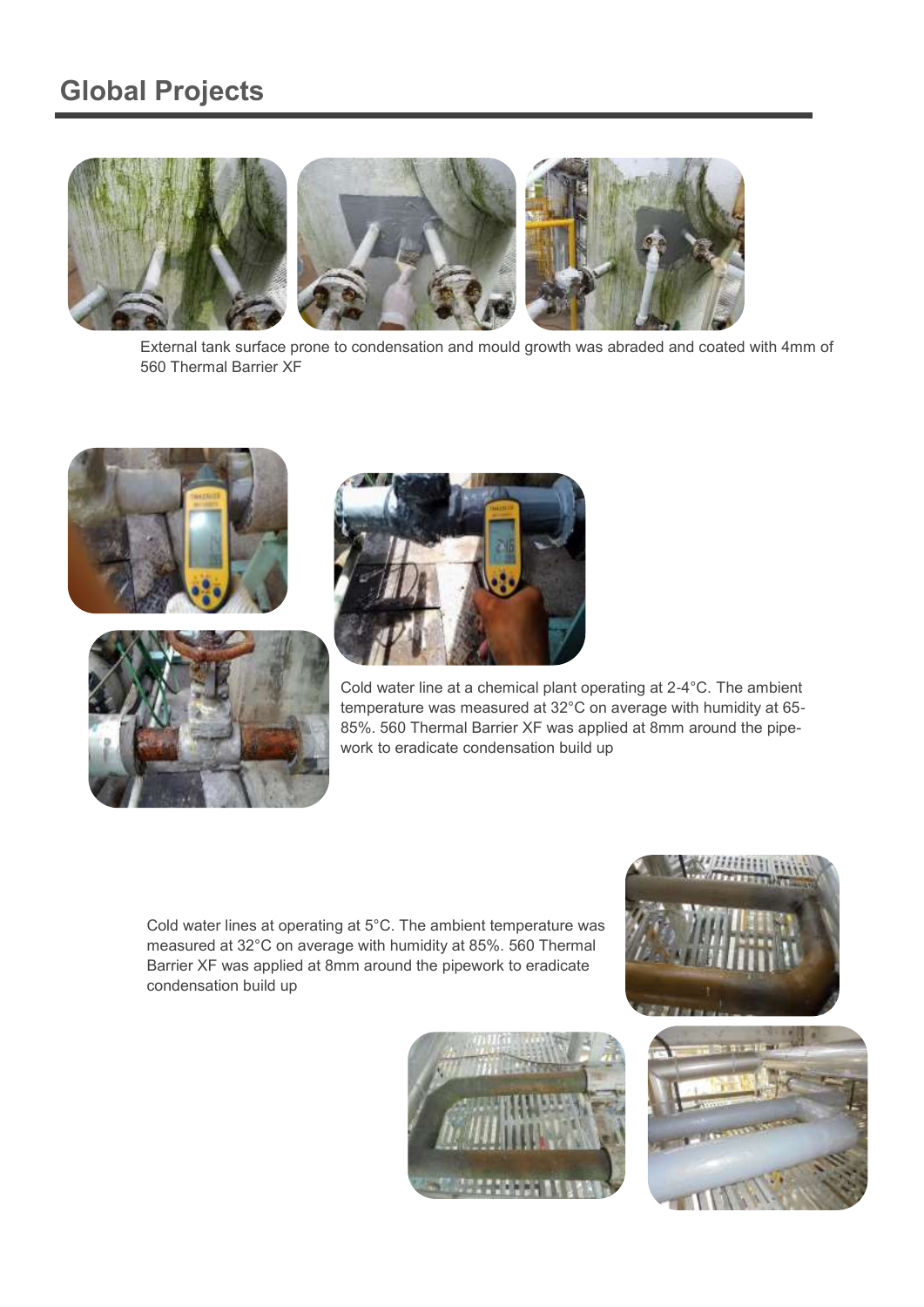Cold water storage tank roof was suffering from surface corrosion due to the condensation build up on the surface of the steel. The surface temperature was measured at 5°C. The ambient temperature was 32°C with 85% humidity. 560 Thermal Barrier XF was applied at 8-10mm on the surface of the tank to reduce the condensation build up and to protect from any further surface corrosion











Cold water lines operating in a high humidity environment coated with 560 Thermal Barrier XF



Mixing bowls in a food manufacturing site were corroding due to the condensation build on the surface. The bowls were operating at a constant temperature of 6°C, 4mm of 560 Thermal Barrier XF was applied to the surface of the bowl. Once back in operation the condensation build up was eradicated by the 4mm film of Thermal Barrier XF.



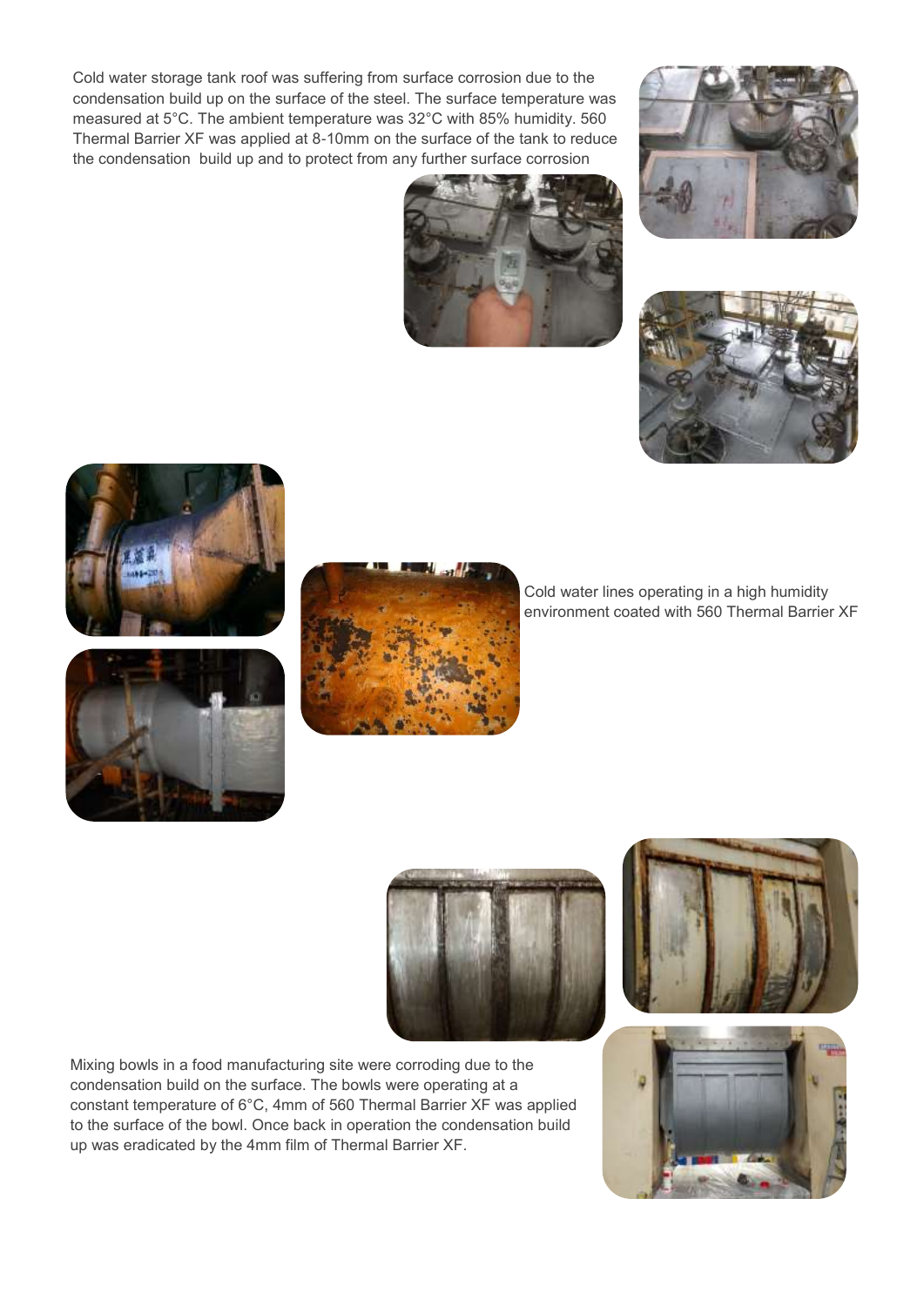## **Product Description & Characteristics**



| <b>Resin system</b>                   | <b>Epoxy</b> |
|---------------------------------------|--------------|
| <b>Solids content</b>                 | 100%         |
| <b>Sag resistance</b>                 | 3mm          |
| Usable Life (20°)                     | 30mins       |
| Touch Dry (20°)                       | $3 - 4$ hrs  |
| Hard dry $(20^\circ)$                 | 8hrs         |
| Dry heat resistance (°C)              | 140          |
| Intermittent wet heat resistance (°C) | 140          |
| <b>Mixing ratio by volume</b>         | 5.5:1        |
| <b>Mixing ratio by weight</b>         | 2.25:1       |

## **Product Curing Times**

|     | $5^{\circ}$ C |              |             | $10^{\circ}$ C |              |             | $20^{\circ}$ C |              |             | $30^{\circ}$ C |              |             | $40^\circ C$ |              |             |
|-----|---------------|--------------|-------------|----------------|--------------|-------------|----------------|--------------|-------------|----------------|--------------|-------------|--------------|--------------|-------------|
|     | Pot life      | Touch<br>dry | Hard<br>dry | Pot life       | Touch<br>dry | Hard<br>dry | Pot life       | Touch<br>dry | Hard<br>dry | Pot life       | Touch<br>dry | Hard<br>dry | Pot life     | Touch<br>drv | Hard<br>dry |
| 560 | 120mins       | 16hrs        | 32hrs       | 60mins         | 8hrs         | 16hrs       | 30mins         | 4hrs         | 8hrs        | 15mins         | 2hrs         | 4hrs        | 7.5mins      | 60mins       | 2hrs        |

## **Resimac Technical Support and Expertise**





Formed in 2009 and based in the North of England, Resimac manufactures a wide range of solvent free epoxy and polyurethane coatings and engineering materials for the Marine, Chemical, Water, Power, Oil and Gas Industries.

We are able to offer expert technical advice onsite or online 24 hours a day, 7 days a week in over 45 countries worldwide.

With over 50 contractors worldwide we are able to offer fast and effective solutions in many of the worlds major industrial areas.